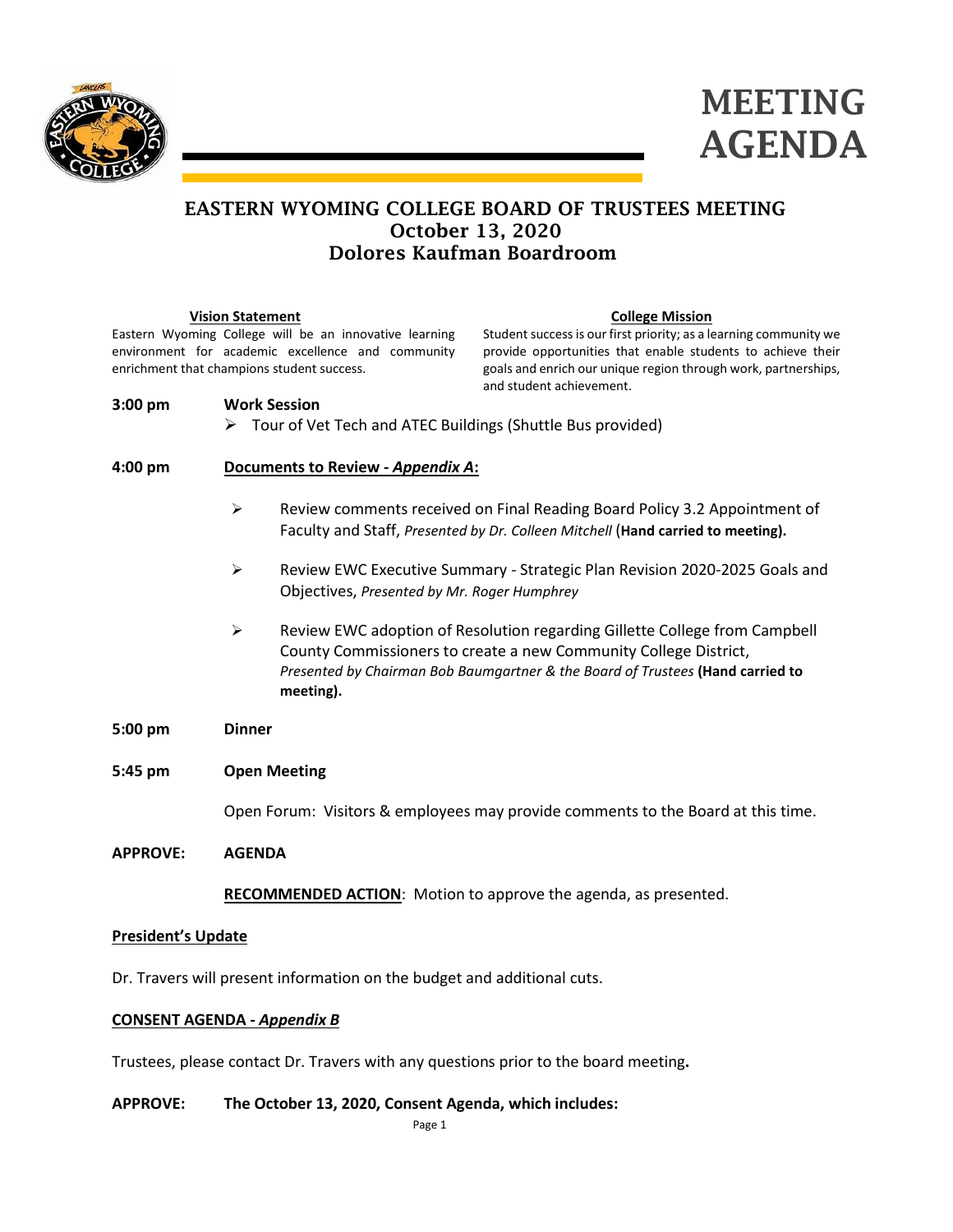- 1. Minutes from the September 8, 2020, Board Meeting
- 2. Minutes from the September 28, 2020, Special Board Meeting
- *3.* The Appointment of College & Career Readiness Center Coordinator/Instructor & Workforce Development Coordinator. Per Board Policy 3.2, the selection committee recommends and Dr. Travers concurs, the Board of Trustees approve the appointment of Kerry Steward to the positions of College & Career Readiness Center Coordinator/Instructor & Workforce Development Coordinator at the Douglas Campus. These positions are (2) 20 hours weekly, benefitted, grant-funded professional staff positions. *Prepared by Ms. Holly Lara, director of Human Resources*
- *4.* The resignation of Ms. Christine Chesser, Cosmetology Assistant Professor and Cosmetology Program Director: Ms. Chesser submitted her letter of resignation effective December 14, 2020*. Prepared by Ms. Holly Lara, director of Human Resources*

#### **ACTION ITEMS**

**APPROVE: October Financial Report -** *Appendix C - Mr. Kwin Wilkes, VP for Administrative Services*

**RECOMMENDED ACTION:** Motion to approve the October financial report, as presented.

#### **APPROVE: Adopt Resolution concerning the application for Campbell County Community District.**

**RECOMMENDED ACTION:** Motion to approve the adoption of resolution concerning the application from Campbell County Commissioners to create a new Community College Community District, as presented.

#### **APPROVE: EWC Executive Summary - Strategic Plan Revision 2020-2025 Goals and Objectives**

**RECOMMENDED ACTION:** Motion to approve the EWC Executive Summary - Strategic Plan Revision 2020-2025 goals and Objectives, as presented.

#### **FIRST READING BOARD POLICIES -** *Appendix D*

**APPROVE: First Reading - Board Policy 2.4 Serious Infectious Illness**

**RECOMMENDED ACTION:** Motion to approve on first reading revisions to Board Policy 2.4 Serious Infectious Illness, as presented.

**APPROVE: First Reading - Board Policy 2.6 Acceptance of Gifts by Eastern Wyoming College and EWC Foundation**

> **RECOMMENDED ACTION:** Motion to approve on first reading of Board Policy 2.6 Acceptance of Gifts by Eastern Wyoming College and EWC Foundation, as presented.

#### **APPROVE: First Reading - Board Policy 2.7 Facility Naming**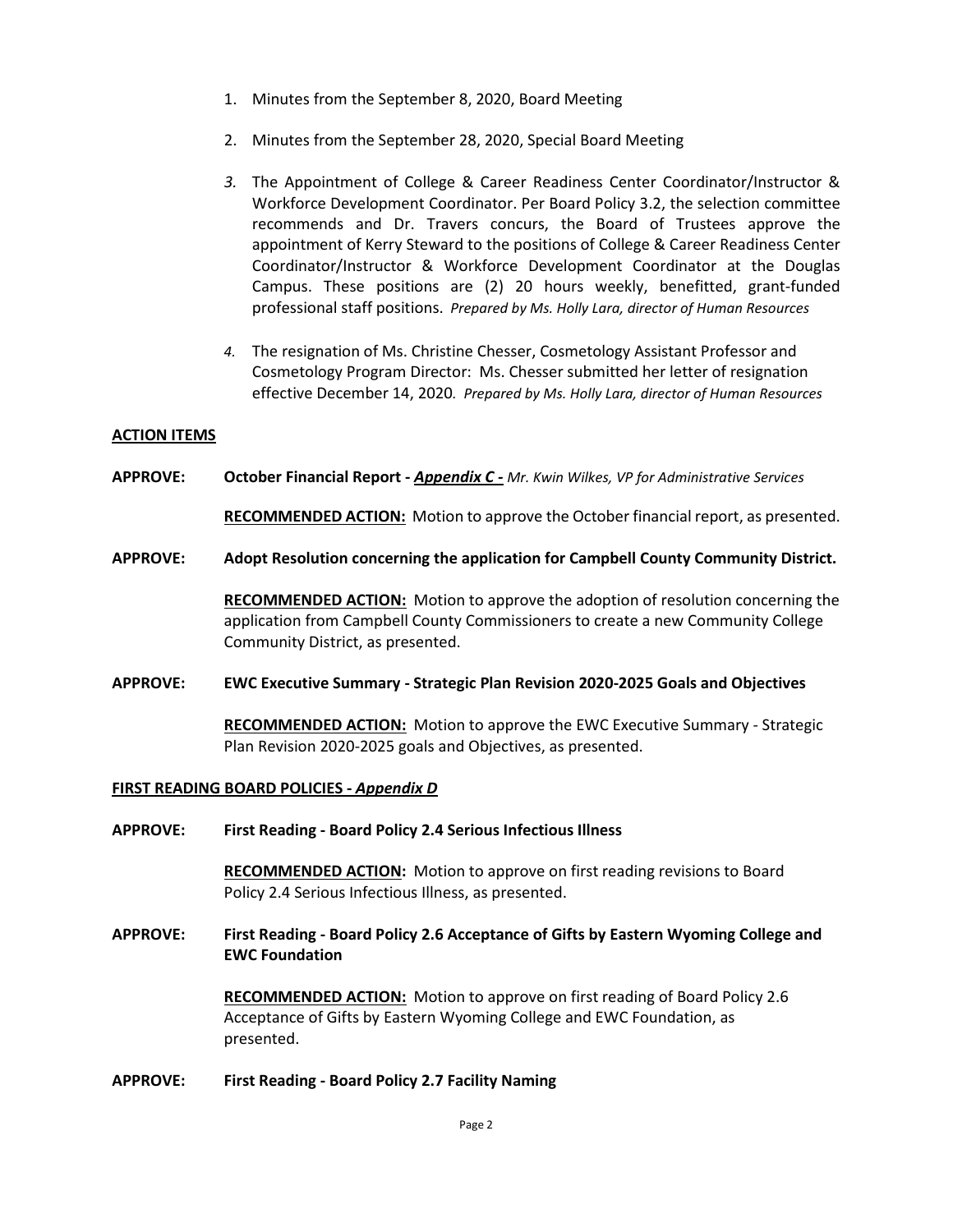**RECOMMENDED ACTION:** Motion to approve on first reading of Board Policy 2.7 Facility Naming, as presented.

### **FINAL READING BOARD POLICIES -** *Appendix E*

### **APPROVE: Final Reading Board Policy 1.1 College Board Purpose and Operations**

**RECOMMENDED ACTION:** Motion to approve the final reading revisions to Board Policy 1.1 College Board Purpose and Operations, as presented.

#### **APPROVE: Final Reading Board Policy 1.3 Election and Duties of Board**

**RECOMMENDED ACTION:** Motion to approve the final reading revisions to Board Policy 1.3 Election and Duties of the Board, as presented.

### **APPROVE: Final Reading Board Policy 3.2 Appointment of Faculty and Staff**

**RECOMMENDED ACTION:** Motion to approve the final reading revisions to Board Policy 3.2 Appointment of Faculty and Staff, as presented *(Comments received)*

### **INFORMATION ITEMS**

- 1. Constr. & Major Maintenance Update **Appendix F -** Mr. Keith Jarvis, Director of Physical Plant
- 2. Faculty Senate Update *Appendix G -* Dr. Colleen Mitchell, Faculty Senate President
- 3. Academic Services Update *Appendix H* Dr. Heidi Edmunds, VP for Academic Services
- 4. Student Services Update *Appendix I* Mr. Roger Humphrey, VP for Student Services
- 5. College Relations Update *Appendix J* Ms. Tami Afdahl, Director of College Relations
- 6. Human Resources Update *Appendix K* Ms. Holly Lara, Director of Human Resources
- 7. Institutional Development Update *Appendix L* Mr. John Hansen, Director of Institutional Devel.
- 8. Douglas Campus Update *Appendix M* Dr. Margaret Farley, VP for Douglas Campus
- 9. Staff Alliance Update *Appendix N -* Ms. JoEllen Keigley, Staff Alliance President

#### **TRUSTEE TOPICS**

**ACTION:** Move to adjourn the meeting.

**RECOMMENDED ACTION**: Motion to adjourn and move into Executive Session if needed.